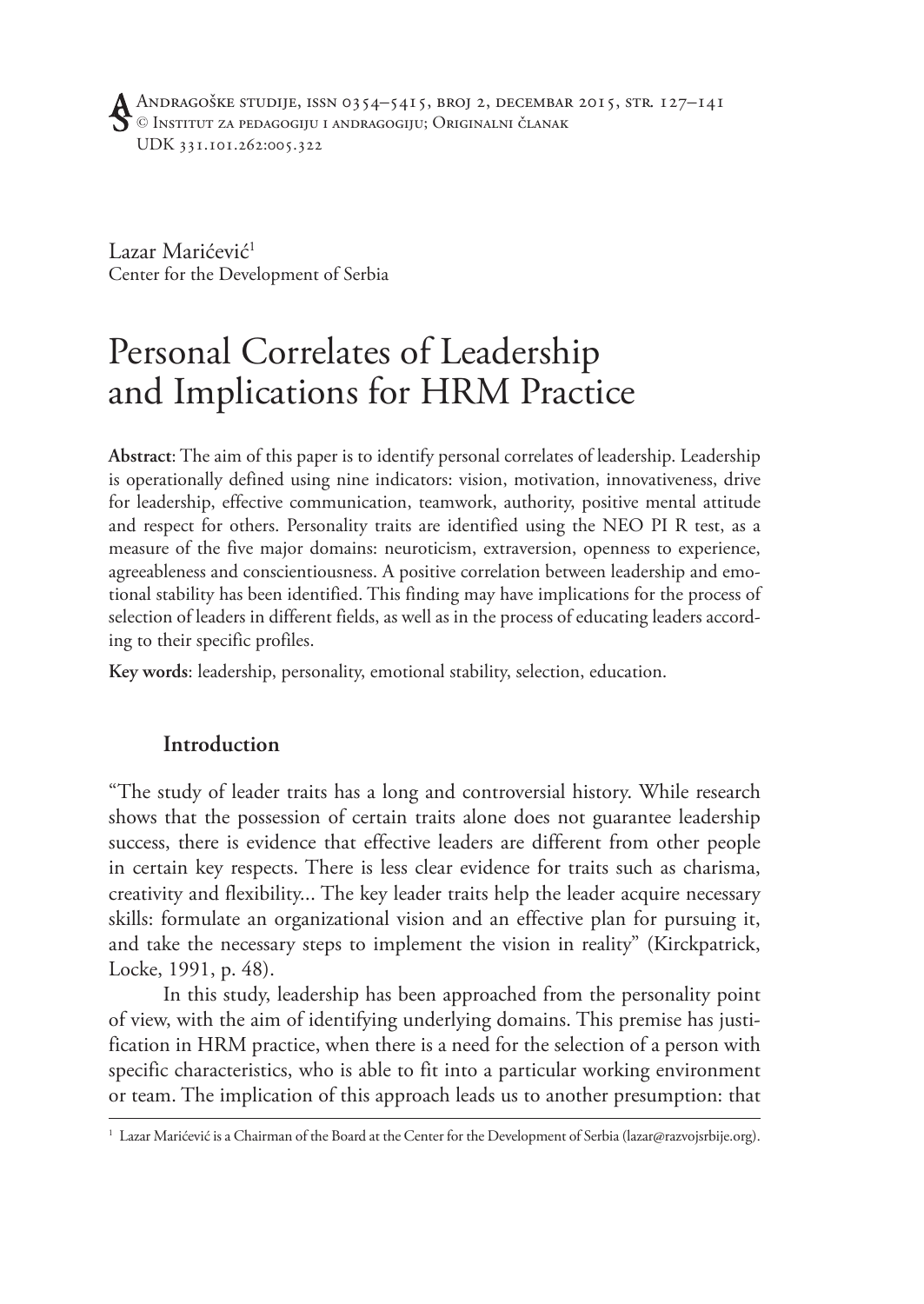there is a set of personality traits that differentiate successful leaders from unsuccessful ones. Although there were studies that stated that personality traits were not significant as a predictor of successful leadership (Stogdill, 1948), that thesis was later rejected because of the endless number of personal characteristics used as predictors.

Furthermore, later studies and meta-analyses (Lord, De Vader & Alliger, 1986) pointed out the following characteristics of leadership: intelligence, dominance, aggressiveness and determination.

Particularly, significant correlations between personality traits and leadership have been identified using the NEO PI R test (Tett et al., 1991). Further studies have confirmed a correlation between leadership and consciousness (Barrick & Mount, 1991).

One of the main conclusions is that personality traits are an important predictor of leadership, but this relationship depends on other factors such as the type of organization in which leadership is practiced (Tett, 1991).

"The study of leadership and personality is not only a search for understanding the thoughts and actions of leaders, but also a search for how to improve the performance and motivation of both individuals and groups. It is generally well accepted that leadership is a complex experience whereby both the person and the situations influence actions" (O'Neil, 2007, p. 1).

#### **Methodological framework**

#### *Hypothesis*

One general hypothesis has been defined (H1), and divided into 5 specific hypotheses. (H1a, H1b, H1c, H1d and H1e).

H1: There is positive correlation between leadership and personality traits, or domains, as identified in similar studies in this field and explained in more detailed in specific hypotheses (Barrick & Mount, 1991, Tett, Jackson & Rothstein, 1991),

H1a: There is negative correlation between leadership and neuroticism (Barrick & Mount, 1991),

H1b: There is positive correlation between leadership and extraversion (Tett, Jackson & Rothstein, 1991),

H1c: There is positive correlation between leadership and openness to experience (Tett, Jackson & Rothstein, 1991),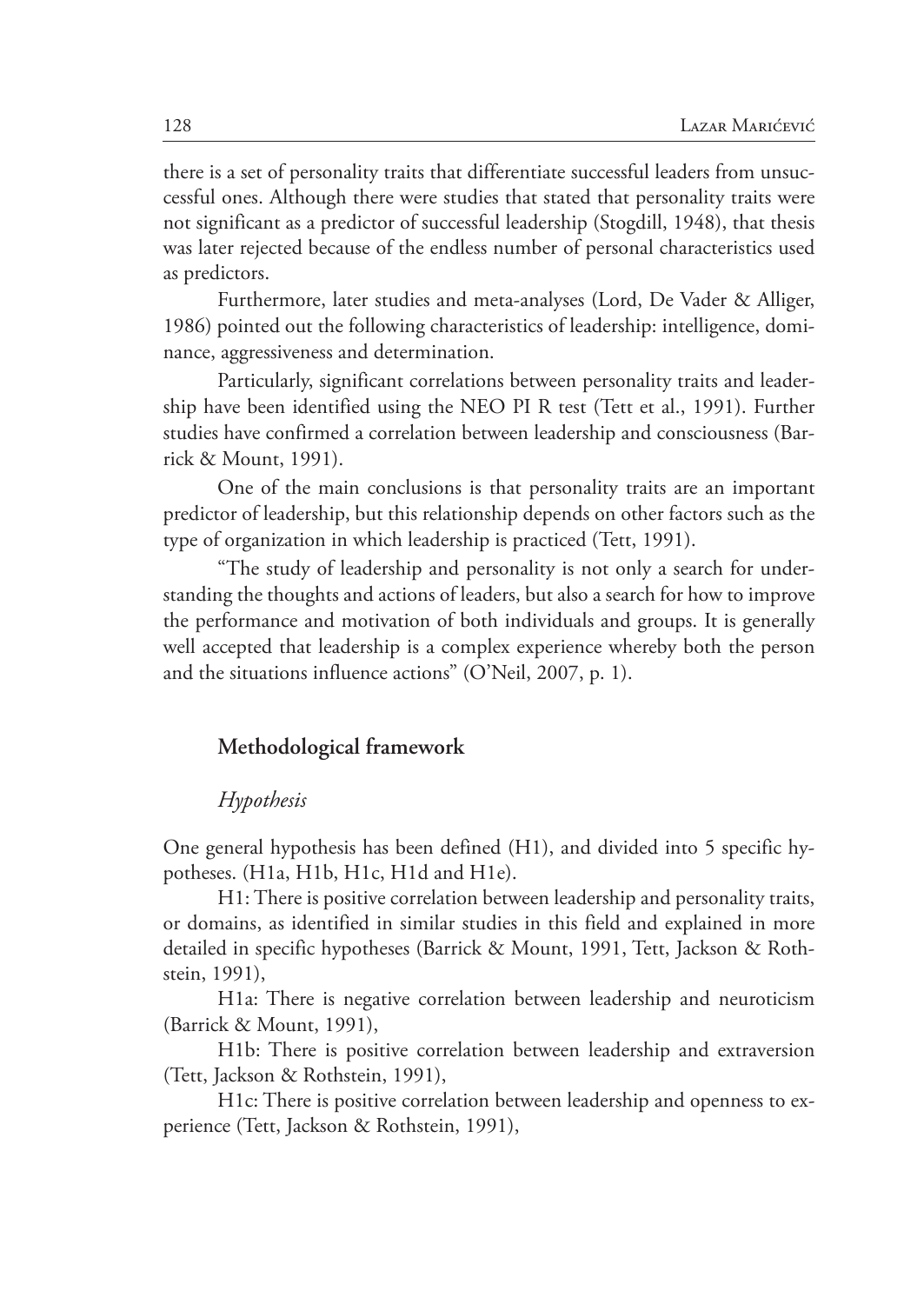H1d: There is positive correlation between leadership and agreeableness (Tett, Jackson & Rothstein, 1991),

H1v: There is positive correlation between leadership and consciousness (Tett, Jackson & Rothstein, 1991),

Additionally, the second hypothesis has been defined according to the first one – H2: the same trend of correlations would be present in both subsamples – of men and of women.

#### *Instruments*

A comprehensive analysis of various definitions of leadership has been conducted (Bass, 1990), which provided us with the material to identify a more complex definition of leadership based on different studies. Leadership is operationally defined by following nine indicators (Marićević, 2014):

- 1. Vision is the most distinctive characteristic, which differentiates leaders from managers (Kotter, 1990a). Vision is based on actual facts, as well as on intuition, hope and fear. The leader as initiator develops organizational vision together with other members of the team, making it a common effort, which leads to strong organizational commitment, although the leader can create vision by his own effort.
- 2. Motivating people to carry out any task is a precondition for the realization of an organizational vision. The leader and team members have a contract, which relates to rewards and sanctions in the event of success or failure. Leaders motivate people by using vision, commitment, persistence and patience. In the event of a loss of motivation, dissatisfaction, unproductivity and failure will follow. Additionally, leaders are more capable of self-motivation than other people. Finally, leaders try to motivate employees with rewards rather than sanctions (Kotter, 1996).
- 3. Innovation and creativity are characteristics of leadership (Burns, 2003) representing the introduction of new approaches in the way the organization functions and the way that tasks are accomplished. Innovation means the use of new approaches to work, improvement of working processes, creative decision-making processes and the involvement of new technologies (Finkelstein, Hambrick & Cannella, 2009).
- 4. Ambition for leadership (Frigon & Jackson, 1996) is a necessary characteristic. A self-confident, communicative, hard-working and honest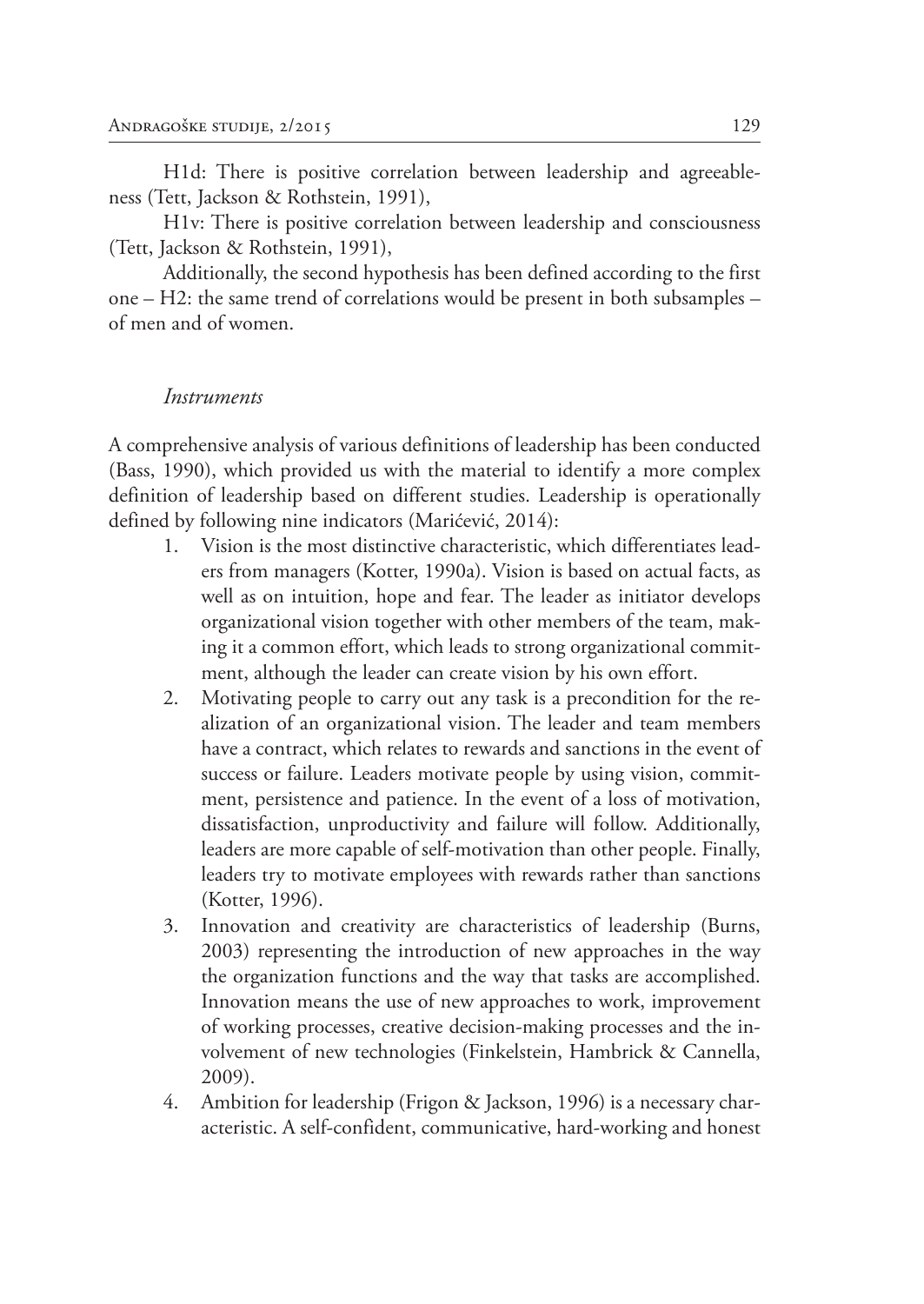person perceived to be a good leader would remain mere hidden potential if they had no real ambition to take a leadership position.

- 5. Good communication is one of the key factors of leaders' success or failure (Rice, 1991). Effective leaders are differentiated from ineffective ones purely in the way they communicate (Klauss & Bass, 1982). Leaders have to be good communicators in order to present vision and tasks in an understandable way to team members.
- 6. Authority is a delegated right and a responsibility that the leader receives from the team members (Marićević, 2001; Bojanović, 2004). The group has delegated responsibility to the leader as the best choice for accomplishing the common vision.
- 7. Positive mental attitude is the ability to focus on positive aspects of leadership and vision accomplishment (Rickets & Rickets, 2011). This is an additional tool for motivating people.
- 8. The good leader inclines toward teamwork because it is the only way to accomplish the common vision. The leader's main task is to manage the team and facilitate group processes (Robbins, 1997). The leader collects information from outside, sharing it with team members, manages resources, clarifies team roles, defines problems and directs the team towards problem-solving. (Blake & Mouton, 1964).
- 9. Leaders understand the needs of others and have respect for others at all times, especially in situations when tough decisions have to be made (Bass, 1990), regarding the future of the organization, discipline, task assignment, promotion, sanctions or additional training and education.

A leadership 60-items questionnaire was created according to the nine indicators of vision, motivation, innovativeness, ambition for leadership, effective communication, teamwork, authority, positive mental attitude and respect for others (Marićević, 2014). A reliability analysis subsequently showed that the final 51-items questionnaire had a Cronbach's alpha value of 0.907395, with an average item inter-correlation of 0.171293 (Marićević, 2014). This 51-item questionnaire was used in further explorations.

As regards personality traits, these were assessed using the NEO PI R questionnaire, which defines five major domains (Džamonja Ignjatović & Đurić Jočić, 2004):

(1) Neuroticism is a domain which differentiates emotional stability and adaptation from emotional instability. It represents a tendency to experience negative effects such as sorrow, fear, anger, anxiety and guilt.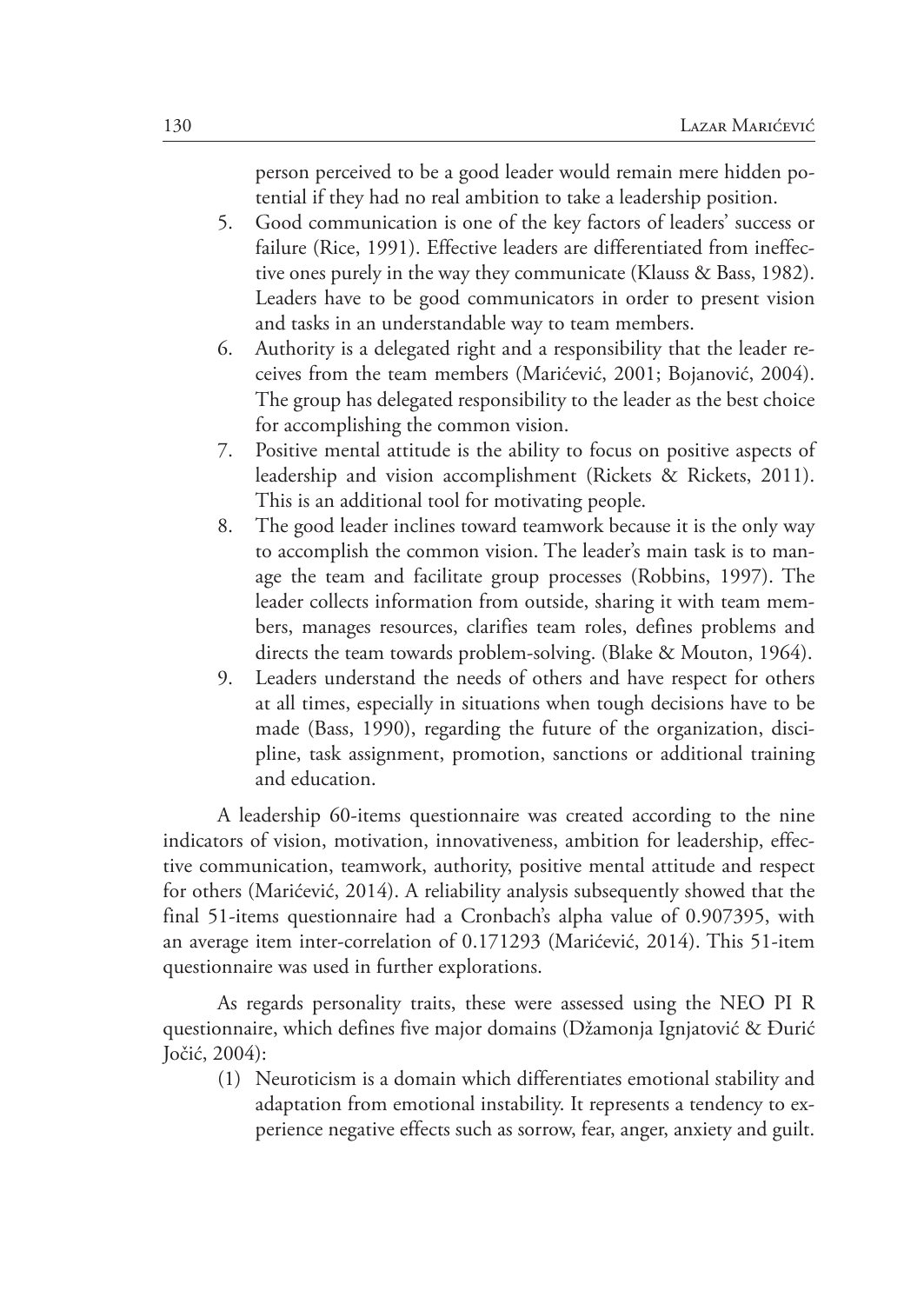It represents general vulnerability and detracts from adaptability. People with high scores in this domain have a tendency to react irrationally, have weak impulse control and are less capable of coping with stress. On the other hand, emotionally stable people are calm with strong coping mechanisms in stressful situations.

- (2) Extraversion is a reflection of interpersonal relations that includes the need for social stimulation and a capacity for joy. This domain differentiates socially active persons (talkative, unrestrained, active, cheerful, optimistic and full of energy) from socially reserved, cautious and introverted persons.
- (3) Openness to experience is defined as the proactive search for new experiences and tolerance to uncertainty. This domain differentiates curious, creative, prone to aesthetics and art and untraditional persons from conventional, unaesthetic persons. Open people are open-minded and willing to experiment and adopt new ideas and unconventional values. On the other side there are conventional and conservative persons.
- (4) Agreeableness is a dimension of interpersonal relations. It includes trust, altruism compassion and responsibility, against cynicism, selfishness, egocentrism, doubt and competitiveness.
- (5) Conscientiousness represents the ability to self-control in terms of the aspiration to reach goals and respect for ethical principles. Conscientious people have strong will-power, they are goal-oriented, scrupulous and punctual. People with a low score on this domain are hedonistic and in principle flexible but not amoral.

NEO PI R as a tool was selected as a reliable and valid instrument for assessing the personality traits of leaders as it has shown promising results. (Dipboye, Smith & Howell, 1997).

#### *The sample*

The sample consisted of 186 leaders, mainly from public utility companies (151 subjects  $-81.2\%$ ) and a few privately-owned companies (35 subjects  $-18.8\%$ ) from 35 cities and municipalities in Serbia (Serbia Post – Public Enterprise, Elektrodistribucija Beograd – Public Utility Company, East Electro – Public Enterprise, Energogas – Public Enterprise, Exim Bank, Galenika – Pharmaceuticals, GSP Beograd – Public Transportation, Vodovod – Beograd – Public Utility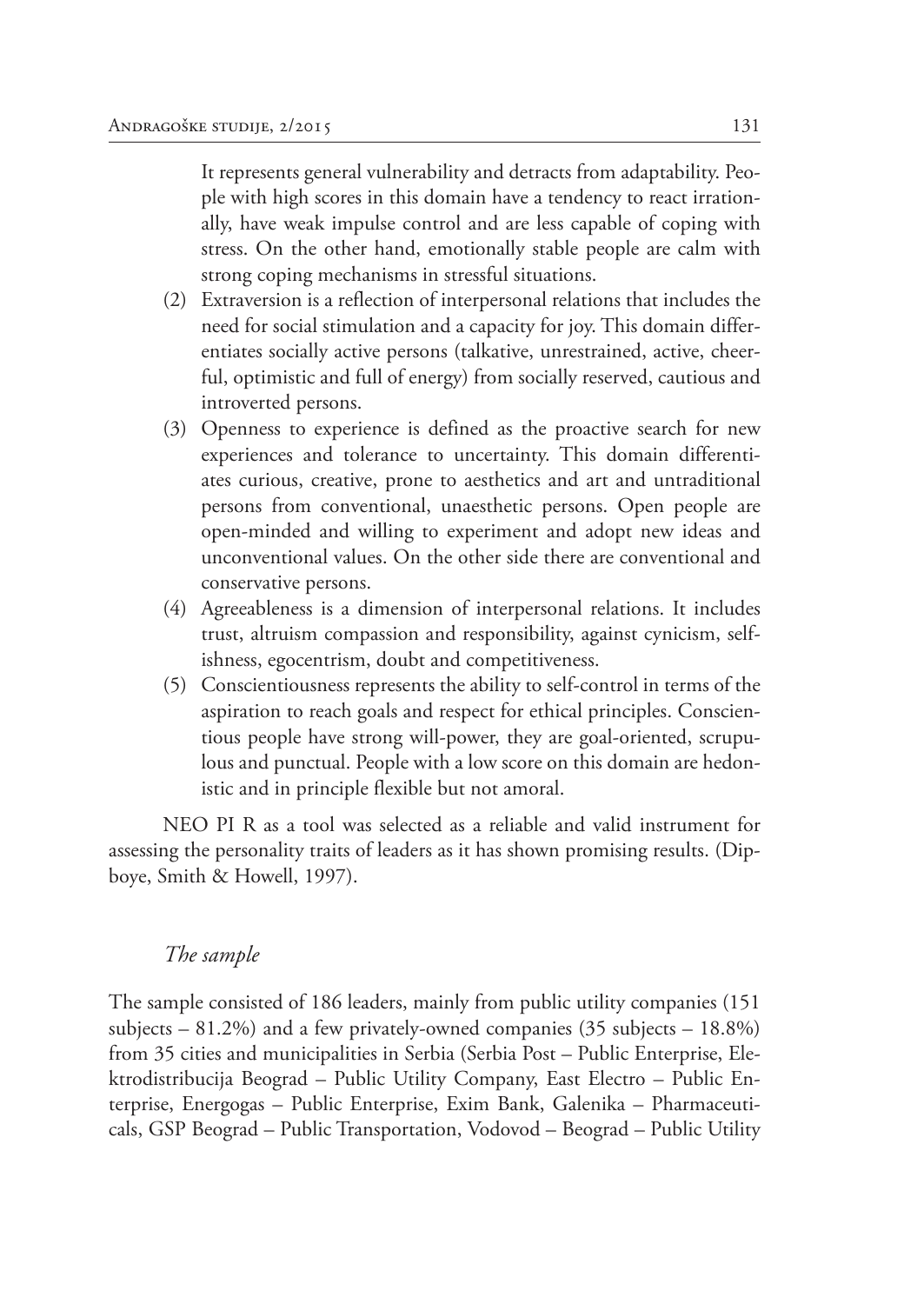Enterprise, HIP Petrohemija, Iritel2, Logistic, Mobtel, Logistic Cargo, Serbian Chamber of Commerce, US Steel, Coca Cola and Downtown Coffees and Restaurants. The followinxg 5 tables specify the sample characteristics:

|              |     | $\%$  | Cumulative percent |
|--------------|-----|-------|--------------------|
| Male         | 104 | 55.9  | 55.9               |
| Female       | 82  | 44.1  | 100.0              |
| <b>TOTAL</b> | 186 | 100.0 |                    |

### **Table 1**: Gender

#### **Table 2**: Education

|                                                  | f              | $\%$  | Cumulative percent |
|--------------------------------------------------|----------------|-------|--------------------|
| High school                                      | 11             | 5.9   | 5.9                |
| Two-year post-secondary<br>school qualifications | 29             | 15.6  | 21.5               |
| <b>BA</b>                                        | 140            | 75.3  | 96.8               |
| MA                                               | 4              | 2.2   | 98.9               |
| PhD                                              | $\overline{2}$ | 1.1   | 100.0              |
| <b>TOTAL</b>                                     | 186            | 100.0 |                    |

#### **Table 3**: Age

|                 | f            | $\%$     | Cumulative percent |
|-----------------|--------------|----------|--------------------|
| • 25 years      | $\mathbf{0}$ | $\theta$ | $\Omega$           |
| $26 - 30$ years | 8            | 4.3      | 4.3                |
| $31 - 35$ years | 35           | 18.8     | 23.2               |
| $36 - 40$ years | 26           | 14.0     | 37.3               |
| $41 - 45$ years | 44           | 23.7     | 61.1               |
| $46 - 50$ years | 23           | 12.4     | 73.5               |
| $51 - 55$ years | 32           | 17.2     | 90.8               |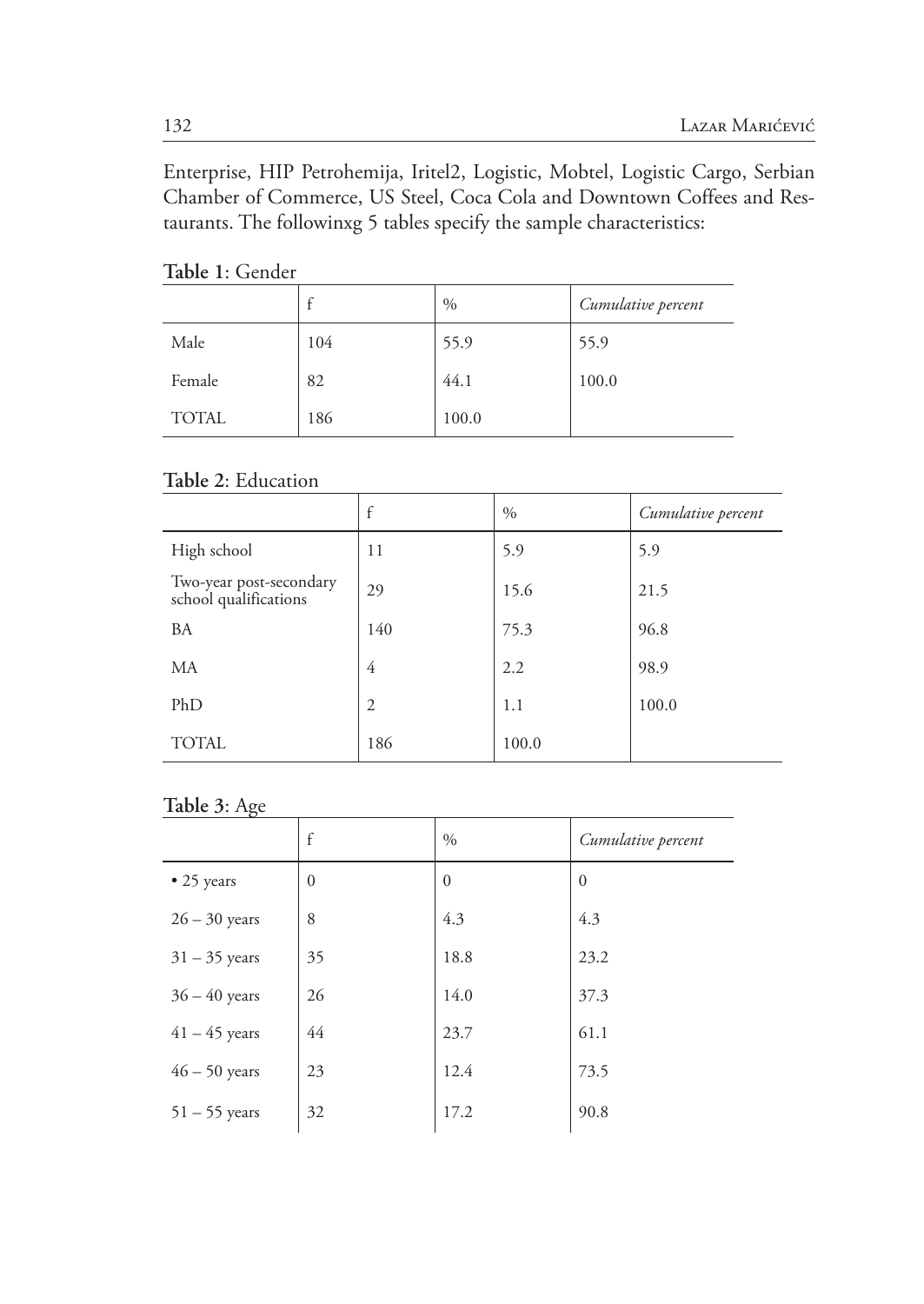| 55 • years   | 17  | 9.1   | 100.0 |
|--------------|-----|-------|-------|
| <b>TOTAL</b> | 185 | 99.5  |       |
| Missing data |     | 0.5   |       |
| <b>TOTAL</b> | 186 | 100.0 |       |

|              | F   | $\%$  | Cumulative percent |
|--------------|-----|-------|--------------------|
| $1 - 10$     | 47  | 25.3  | 26.6               |
| $11 - 50$    | 74  | 39.8  | 68.4               |
| $51 - 100$   | 29  | 15.6  | 84.7               |
| $101 - 500$  | 22  | 11.8  | 97.2               |
| 500 >        | 5   | 2.7   | 100.0              |
| <b>TOTAL</b> | 177 | 95.2  |                    |
| Missing data | 9   | 4,8   |                    |
| <b>TOTAL</b> | 186 | 100.0 |                    |

**Table 4**: Number of employees under supervision

## **Table 5**: Leadership experience

|                 | $\mathsf{f}$ | $\%$  | Cumulative percent |
|-----------------|--------------|-------|--------------------|
| <5 years        | 77           | 41.4  | 41.6               |
| $6 - 10$ years  | 52           | 28.0  | 69.7               |
| $11 - 15$ years | 27           | 14.5  | 84.3               |
| $16 - 20$ years | 15           | 8.1   | 92.4               |
| 20 years        | 14           | 7.5   | 100.0              |
| <b>TOTAL</b>    | 185          | 99.5  |                    |
| Missing data    | 1            | 0.5   |                    |
| <b>TOTAL</b>    | 186          | 100.0 |                    |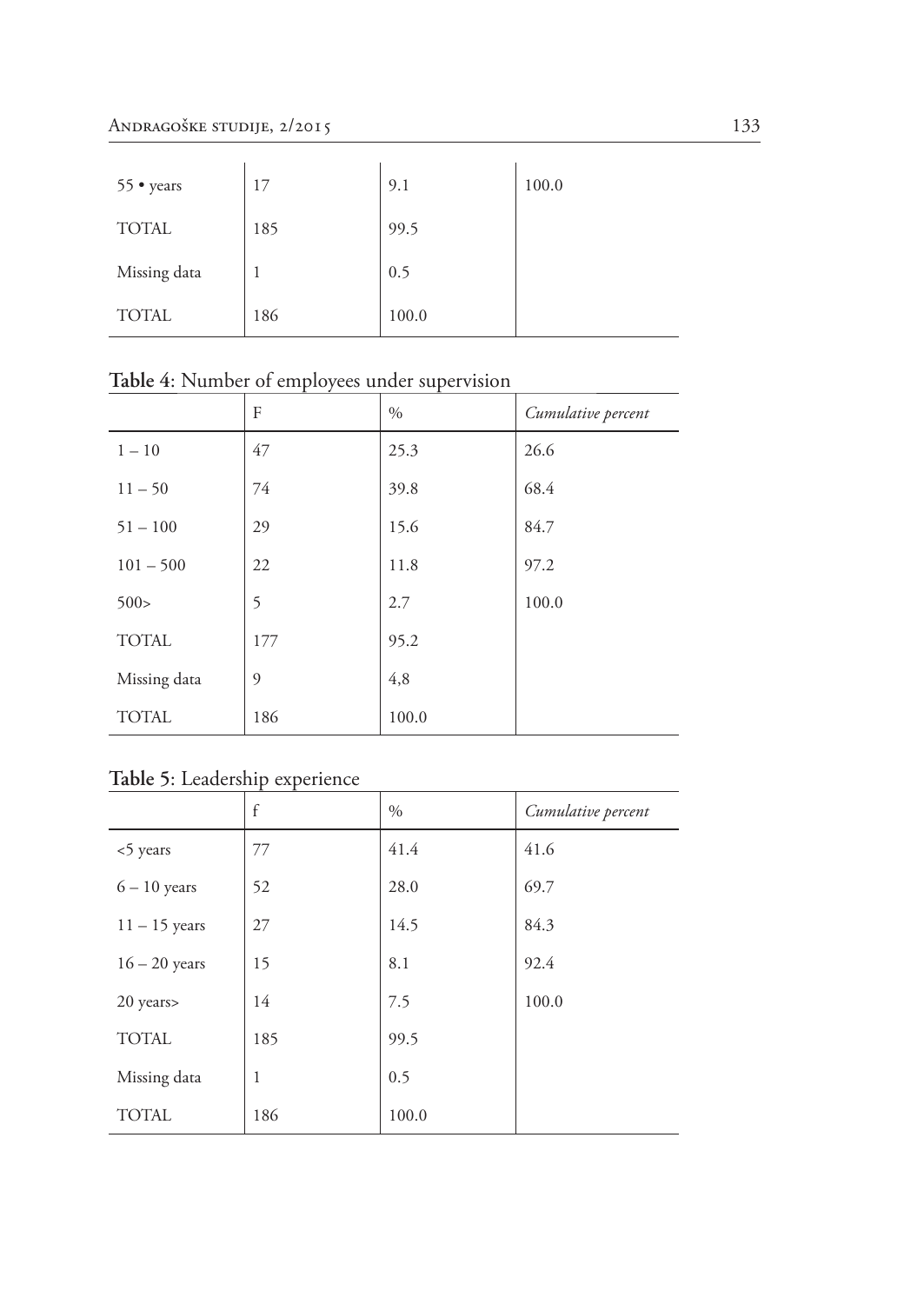There was a satisfying representation of gender in the sample – male (55.9%) and female (44.1%). The majority of participants had BA education and higher, (75.3%). The majority of leaders in this sample were between 31 and 50 years of old. The majority of leaders supervised groups of up to 50 employees (39.8%), 25.3% supervised groups of up to 10 persons, 15.6% of leaders supervised groups of 51–101 employees and 11.8% supervised groups of 101–500 employees.

### *Applied statistical techniques*

This was non-experimental research, with Likert scales applied for assessment of leadership and the NEO PI R test for assessment of personality traits. The genuine leadership questionnaire was based on nine leadership indicators. The statistical tools used were the Cronbach's alpha reliability test and regression analyses.

#### **Results and Interpretation**

The main results are shown in Table 6:

|                        | Leadership |
|------------------------|------------|
| Neuroticism            | $-0.34*$   |
| Extraversion           | 0.09       |
| Openness to experience | 0.04       |
| Agreeableness          | 0.02       |
| Consciousness          | 0.10       |

**Table 6**: Correlation between personality and leadership

A positive correlation between emotional stability and leadership was found, that is a negative correlation between neuroticism and leadership (-0.34\*), meaning that only the specific hypothesis H1a is confirmed. All the other specific hypotheses were not confirmed (H1b, H1c, H1d and H1e), as well as general H1.

Having in mind our operational definition of nine-indicators leadership, there is a common-sense explanation for the correlation between leadership and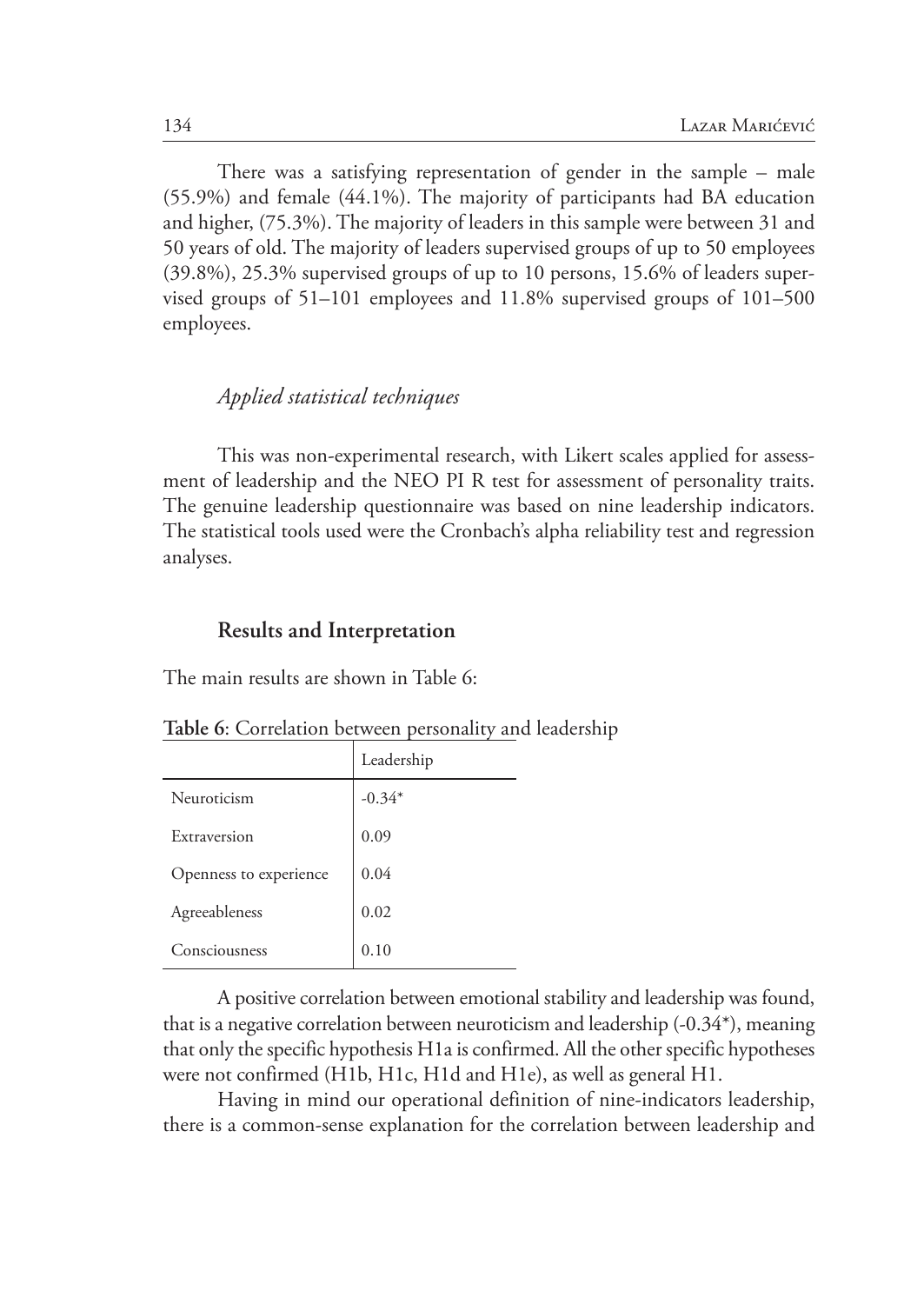emotional stability, or to put it another way, leaders should be well-adapted people. It could reasonably be presumed that they have to be well adapted to the situational circumstances in order to fulfill the organizational tasks and vision. Furthermore, neuroticism as a domain differentiates emotional adaptability and stability from emotional instability and maladaptation. Persons with a high score on "neuroticism" domain react irrationally, have low impulse control and weak stress-coping mechanisms. On the other side there are emotionally stable persons, who are calm, with powerful coping mechanisms and with the following characteristics: patience, optimism, self-confidence and balance (Džamonja Ignjatović, Đuri Jočić, 2004). Possibly, the main factor that underlies this correlation is that our definition of leadership incorporates indicators such as effective communication, a positive mental attitude, authority, teamwork and understanding and respect. There is a connection between these leadership characteristics and the reaction of an emotionally stable person.

Finally, this result is in accordance with other findings "...a negative correlation was expected between the NEO PI R dimension of neuroticism (i.e., the proneness to experience negative emotions and being emotionally unstable) and the Job – Match – Talent main scales called Stress Index (i.e., the aptitude to cope with stress and emotional stability at work despite outer influences)..." (Garcia, Nima, Rappe, Rapp Ricciardi & Archer, 2014, p. 2).

There are two reasons for the lack of correlation between leadership and other personality traits. Firstly, our method for assessing leadership differed from the methods used in other studies – here a self-assessment scale was used, while other researchers have used an assessment of leaders given by subordinate employees – meaning that employees evaluated their leaders. Secondly, our assessment of effective leadership was not done according to other criteria that are commonly applied in capitalistic societies where the final measure of good leadership is the development and expansion of business that is reflected in increased profits. Robbins (1997) quotes criteria for defining effective leadership, emphasizing their productivity or achievements resulting in increased profits. In our case, the leaders were working mostly in public utility companies and other public enterprises (81.2%) and any assessment of their productivity would be questionable, especially in the case of companies in a monopoly position, such as Serbia Post or Elektrodistribucija – Beograd. Also in our sample there were companies that are showing significant losses rather than profit. And finally, some of the companies were in the process of transition, transformation or even privatization. These leaders have to conform to the specific circumstances in our political system, since they do not participate in the decision-making process in the sense that leaders from productive companies do, especially in societies with a long capitalistic tradition. A positive correlation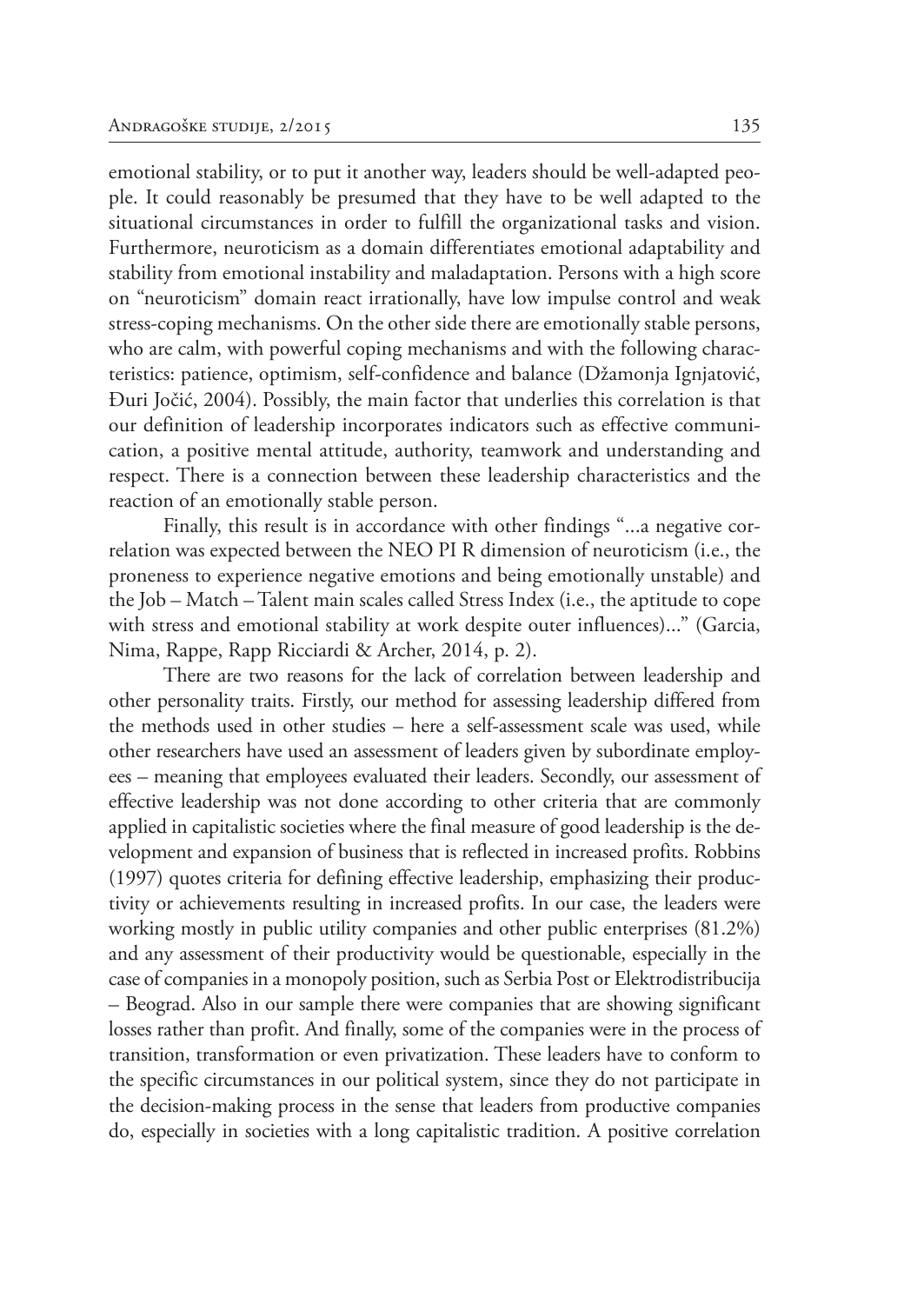with other personality traits in state-owned companies might be unwelcome. Leaders have to be well adapted to the situation or political environment in the sense that they are appointees of the governing party, rather than employees taken on under market conditions. That is the reason why only emotional stability is correlated with leadership, whereby leaders have to be aware of the current social and political factors influencing their position in state-owned companies rather than considering real benefits for the company. They have to be well-adapted, patient and tolerant to the authority that appointed them to their leadership position. Although it seems like a political explanation it is actually a situational explanation, given according to the specific circumstances. For leaders in such circumstances it is questionable whether they can express extraversion, openness, cooperation and conscientiousness as defined in NEO PI R. They have to be active and energetic, but still reserved and closed when we assess extroversion. They need to be independent in thinking and have a strong initiative for change, yet sometimes they have to be conservative or conventional. These paradoxes are even more obvious when it comes to the dimension of agreeableness. The leaders in this sample have to be trustful and emphatic but suspicious toward the intentions of their colleagues and possibly their superiors. When it comes to conscientiousness, leaders need to be attached to their own principles, while their behavior can vary according to the proclaimed goals of the enterprise. It seems that they have to balance between the two poles of these domains, in order to remain in a leadership position under circumstances in which the functioning of the company depends on many factors, such as the political climate in our society at the moment.

The same conclusion can be applied when it comes to the gender differences regarding emotional stability in both the samples of men and of women. Both men and women express the same behavior under the same circumstances, with one difference, which can be seen in the following table.

| 1801, The Southern Deciment Indianapolish Mile<br>$P$ expositions,<br>$\frac{1}{2}$ |                     |                       |  |
|-------------------------------------------------------------------------------------|---------------------|-----------------------|--|
|                                                                                     | Leadership<br>(Men) | Leadership<br>(Women) |  |
| Neuroticism                                                                         | $-0.22*$            | $-0.44*$              |  |
| Extraversion                                                                        | 0.11                | 0.03                  |  |
| Openness to experience                                                              | 0.49                | $-0.17$               |  |
| Agreeableness                                                                       | 0.14                | $-0.19$               |  |
| Conscientiousness                                                                   | 0.13                | $-0.23*$              |  |

**Table 7**: Correlation between leadership and personality traits (men)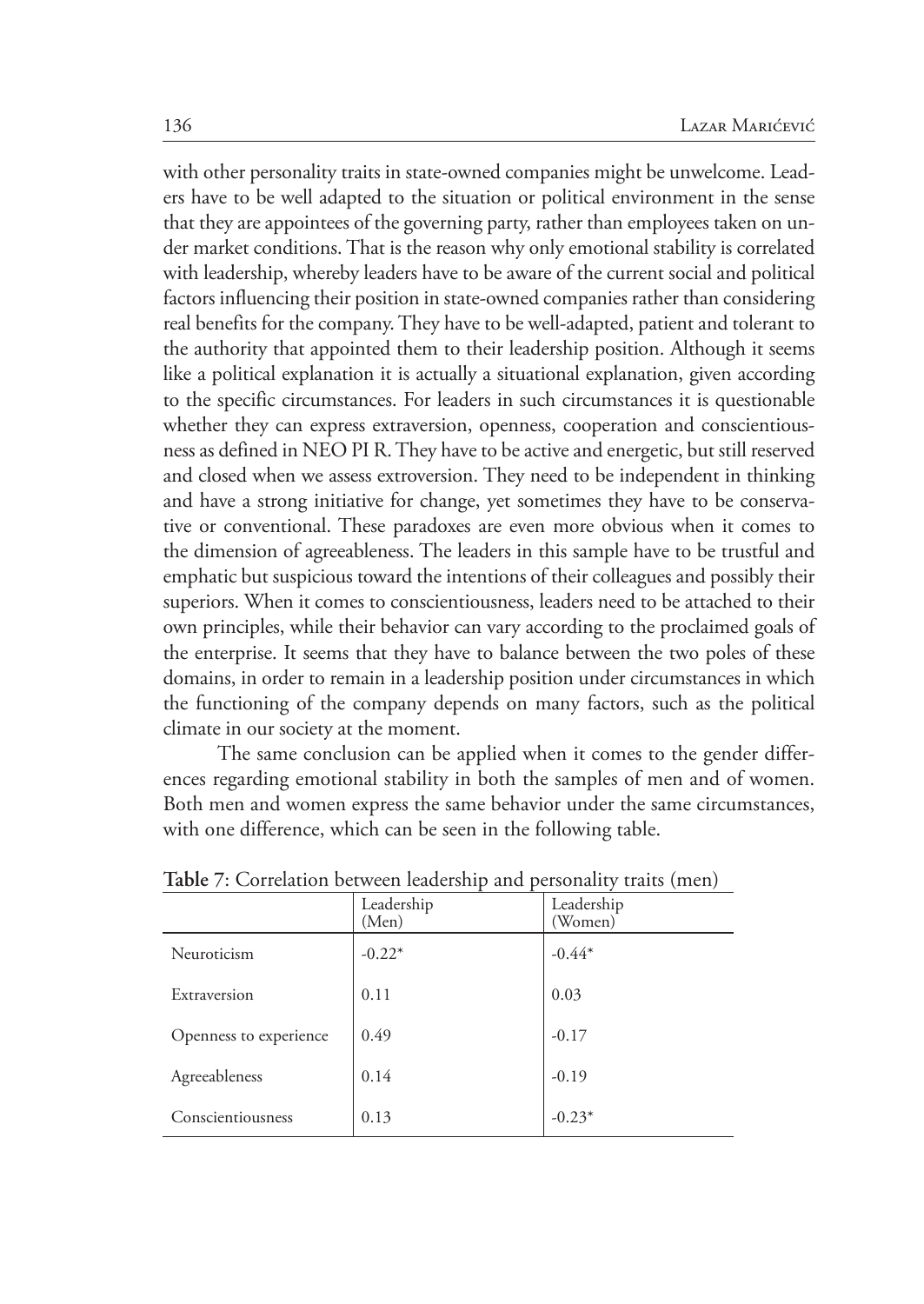The only distinctive correlation between men and women is found in the domain of conscientiousness: there is a negative correlation (-0.23\*) with leadership. A low score on the conscientiousness domain suggests a hedonistic orientation and flexible principles in regard to goal implementation, but less obligation towards moral principles, which does not include amorality (Knežević, Džamonja Ignjatović & Đurić Jočić, 2004). Additionally, men can be regarded as aggressive, strong, rational and competitive, independent and self-confident, while women are warm, emotional, kind, dear, empathetic, conscious of the feelings of others and altruistic (Xie & Whyte, 1997).

Women regard leadership as a shift in their own interests and the interests of their subordinates towards concern for the company, which is reflected through applied motivational and interpersonal skills (Rosner, J.B., 1990, as cited in Weinrich & Koontz, 1993). This means that they are not just focused on goals but rather on people, by expressing more caring mechanisms. It can also mean that women prioritise people over strict principles.

The final conclusion is that hypothesis H1 and H2 are not generally confirmed, while the specific H1a goal is confirmed on both subsamples of men and women.

#### **Conclusion**

Leadership was in correlation with emotional stability (-0.34\*), meaning leadership was in negative relation to neuroticism. As has been emphasized, a leadership position requires poise, calmness and good stress-coping mechanisms. Managers and human resources experts describe characteristics such as stress tolerance, persistence and self-control (Garcia, Nima, Rappe, Rapp Ricciardi & Archer, 2014) as significant predictors of leadership in the recruitment process.

The lack of other correlations is explained by the different leadership assessment techniques and specific social and political circumstances relating to the fact that our leaders were working mostly in state-owned enterprises. This means that leadership position depends more on political or social conditions than on the leader's productiveness and effectiveness. They have to be well adapted, not demonstrating other positive personality traits which might jeopardize their position. They can be innovative, open to new mechanisms and new ideas, creative and independent in decision-making process only up to a certain level. The justification for this explanation is found in theories emphasizing that some personal characteristics will be revealed according to situational factors (Berry, 1998), or the political factors explained in this study. Additionally, leadership is not a pas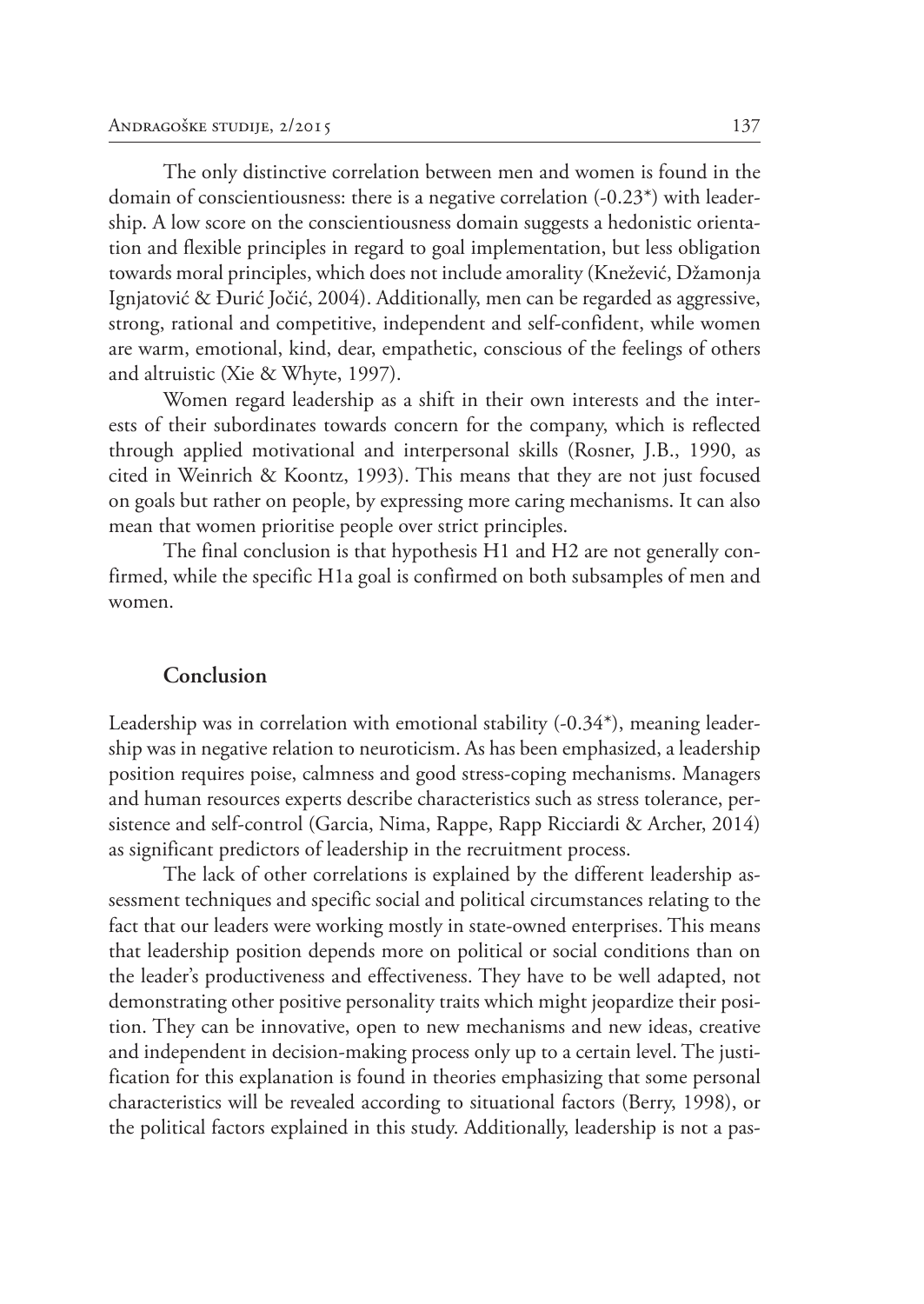sive position, or some personality pattern, it is the result of interpersonal in-group relations (Bass, 1990).

Similar results were obtained on both subsamples, with one exception that might have been the result of some other characteristics of the women that might have influenced the result. In specific situations women leaders express better communication skills, a tendency toward cooperation, caring for people and warm feelings, which might not be expected from leaders (Čizmić, 1995).

Results show that when all leadership characteristics are considered, men and women do not differ in perceived leadership effectiveness (Paustia – Underdahl, Walker & Woehr, 2014).

There is evidence that gender similarities are the consequence of a specific job, that people in the same profession have the same personality traits (Robins, 1997). On the other hand there are studies showing that women are more willing to express a democratic style of leadership, boosting participation in decision making, aiming at increasing self esteem in their subordinates (Robins, 1997). Furthermore, women can be described as more friendly, gentle, expressive and sympathetic and gender differences are negligible when it comes to managerial positions (Dipboye, Smith & Howell, 1997).

Finally, although hypothesis H2 has not been confirmed, the differences between men and women leaders were almost invisible in our sample.

These results raise relevant dilemmas concerning leadership, and its relationship to personality:

Firstly, since the nature of leadership can be flexible depending on circumstances; and it could also be that personality traits can differ depending on what kind of effective leadership is implemented (Dipboy, Smith & Howell, 1997).

Secondly, there are no magic scores for leadership on the NEO PI R test, furthermore the leader does not have to be effective even if the score classifies him as an ideal case (Howard & Howard, 2001). This conclusion can also justify our results.

Thirdly, it is questionable what would serve as a better predictor of leadership than the personality traits of intelligence, dominance, aggressiveness or confidence (Lord, De Vader & Alliger, 1986). Some research has shown that leadership is basically correlated with communication skills, interpersonal relationships, coping with stress, anxiety tolerance, energy and creativity (Bartol & Martin, 1994). Others are pointing to confidence, persistence and ego strength (Bass, 1990), or initiative, adaptability, bravery and ethics (Frigon & Jackson, 1996).

Fourthly, the latest studies in the US show significant positive correlation between leadership and the NEO PI R domains (Agreableness, Openess, Extroversion and Conscientiousness and negative correlation with Neuroticism (Garcia, Nima,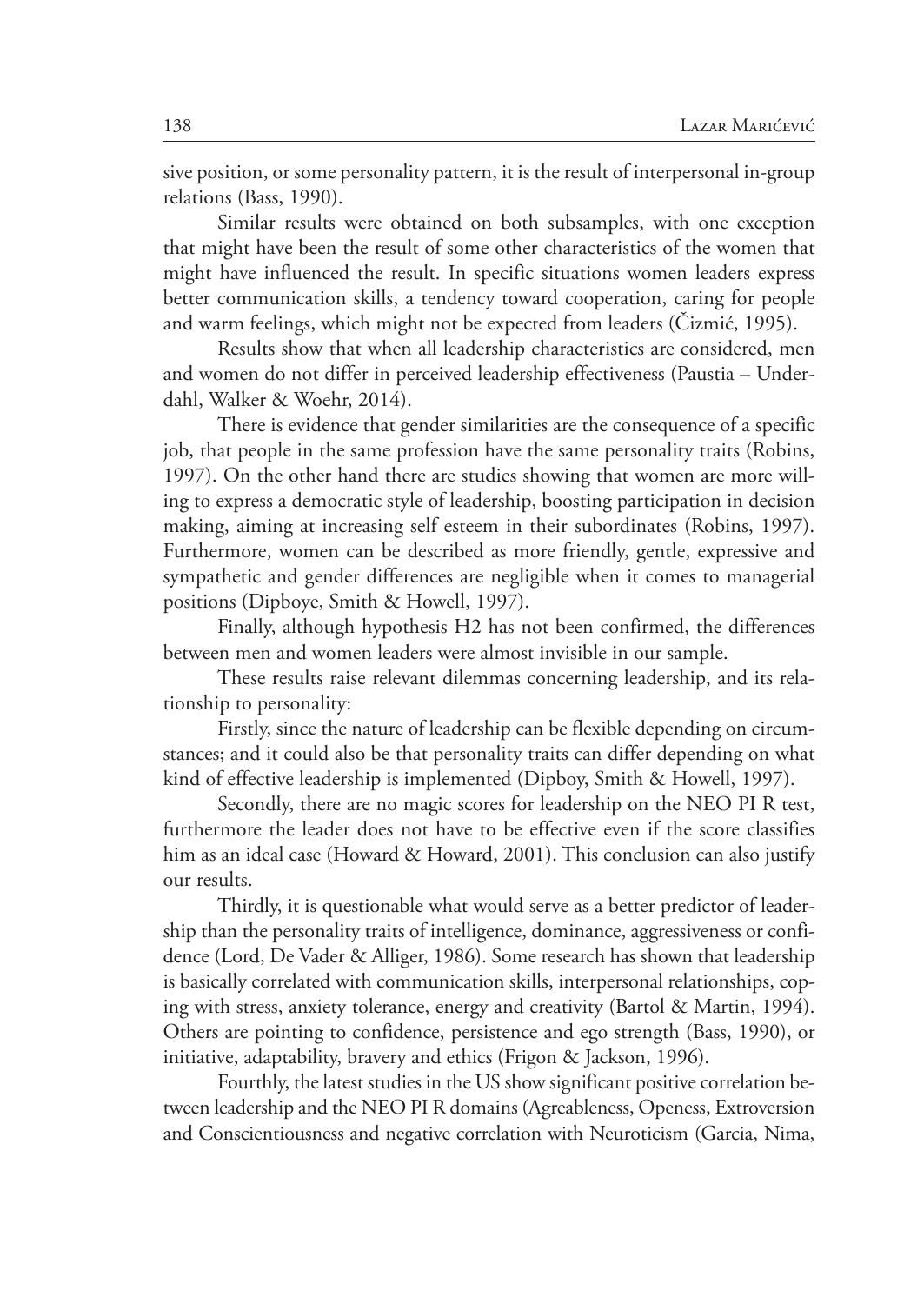Rappe, Rapp Ricciardi & Archer, 2014), leading us to the question of whether situational factors have more impact on leadership than traits themselves.

Finally, what if the main factor for determining leaders is ambition, drive or power of will, while personality traits determine a style of leadership that is dependent on other social factors?

These findings may have also implications for HRM practice regarding the selection of leaders and training of leaders.

Our point of view is that the personality characteristics identified by NEO PI R could be a good predictor for leadership success. Additionally, there are different studies that suggest that other personality traits could be assessed for the prediction of leadership success, like virtues such as courage, temperance, and transcendence (Seligman & Csikszentmihalyi, 2000; Seligman, Steen, Park & Peterson, 2005), some of them similar to the NEO PI R domains.

There could be a distinct profile of leaders that perform differently in the working environment. Identification of exact profiles of leaders can be used for the design of training and education. Based on profile characteristics three groups of leaders can be defined: "First, there is a distinct profile of individuals who consistently perform above average in leadership effectiveness. Second, there is a group who increase in effectiveness over time. Training and self‐awareness may accelerate or strengthen this increase in effectiveness. And third, there is a group of individuals who demonstrate a flat trajectory over time. A unique leader development program may be needed for these individuals to move from average to above average in leadership effectiveness." (O'Neil, 2007, p. 80).

It means that efforts to improve the recruitment of leaders, training, evaluation and ongoing development should be considered highly cost-effective (Leithwood at all, 2006).

### **References**

- Bartol, K. M. & Martin D. C. (1994). *Management* (2nd ed.). New York: McGraw Hill Inc.
- Bass, M. B. (1990), *Bass & Stogdill's Handbook of Leadership: Theory, Research and Managerial Applications* (3rd ed.). New York: The Free Press.
- BARRICK, M. R. & MOUNT, M. K. (1991). The big Five Personality Dimensions and Job Performance: A Meta Analysis. *Personnel Psychology*, 44, 1–27.
- Berry, L. M. (1998): *Organizational and Industrial Psychology*. New York: McGraw Hill Inc.
- Čizmić, C. (1995). Žena menadžer. *Psihologija i menadžment*. Beograd: Institut za psihologiju.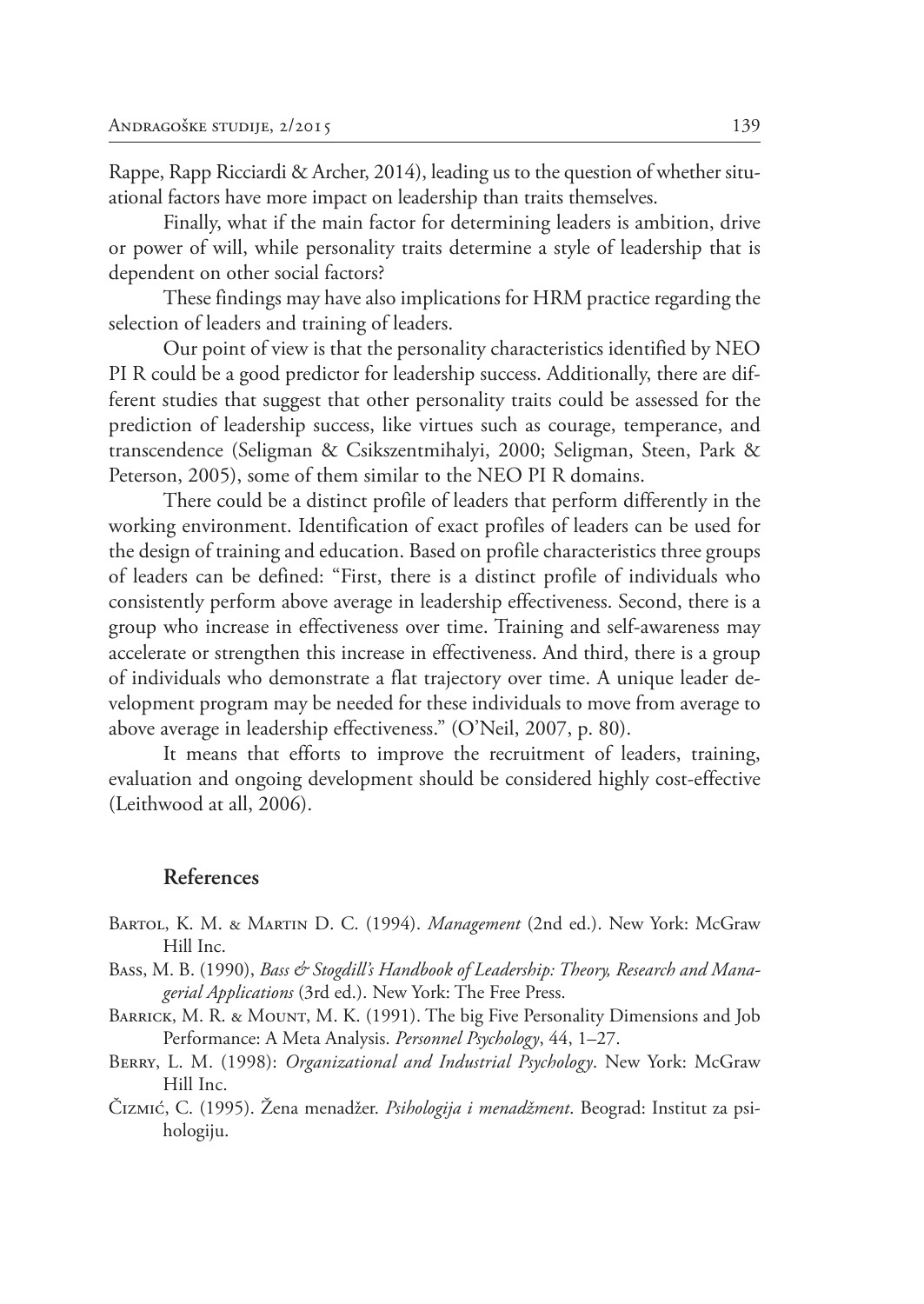- Dipboy, R. L., Smith, C. S., Howell, W. C. (1997). *Understanding Industrial and Organizational Psychology*. Forth Worth: Harcourt Brace College Publishers.
- Đurić Jočić, D., Džamonja Ignjatović, T. & Knežević, G. (2004). *NEO PI-R primena i interpretacija*. Beograd: Društvo psihologa Srbije.
- Frigon, N. L. Sr. & Jackson, H. K. Jr. (1996). *The Leader*. New York: AMACOM.
- Garcia, D., Nima, A. A., Rappe, C., Rapp Ricciardi M., Archer, T. (2014). The Relationship between the JobMatchTalent Test and the NEO PI-R: Construct Validation of an Instrument Designed for Recruitment of Personnel, *PLoS ONE 9*(3): e90309. doi:10.1371/journal.pone.0090309.
- Howard, P. J. & Howard M. J. (2001). *The Owner's Manual for Personality at Work*. Austin, Atlanta: Bard Press.
- Kirkpatrick, S. A. & Locke, E. A. (1991). Leadership: do traits matter? *Academy of Management Executive*, *5*(2), 48–60.
- Knežević, G., Džamonja Ignjatović, T., Đurić Jočić D. (2004). *Petofaktorski model ličnosti*. Beograd: Društvo psihologa Srbije.
- LEITHWOOD, K., DAY, C., SAMMONS, P., HARRIS, A., HOPKINS, D. (2006). *Successful School Leadership – What It Is and How It Influences Pupil Learning*. Nottingham: Dfes Publications.
- LORD, R. G., DE VADER, C. L. & ALLIGER, G. M. (1986). A Meta Analyses of the Relation between Personality Traits and Leadership: An Application of Validity Generalization Procedures, *Journal of Applied Psychology*, 71, 402–410.
- Marićević, L. (2014). Faktori liderstva, *Andragoške studije*, 1, 91–108.
- O'Neil, D. P. (2007) Predicting Leader Effectiveness: Personality Traits And Character Strengths (Doctoral Dissertation), Available from DukeSpace, a Service of the Duke Univeristy Library.
- PAUSTIAN UNDERDAHL, S. C., WALKER, L. S., WOEHR, D. J., (2014). Gender and Perceptions of Leadership Effectiveness: A Meta-Analysis of Contextual Moderators, *Journal of Applied Psychology, 99*(6), 1129–1145.
- Robbins, P. S. (1997). *Managing Today!* Upper Saddle River, New Jersey: Prentice Hall Inc.
- Seligman, M. E. & Csikszentmihalyi, M. (2000). Positive psychology: An introduction, *American Psychologist*, 55, 5–14.
- Seligman, M. E., Steen, T. A., Park, N., & Peterson, C. (2005). Positive psychology progress: empirical validation of interventions. *American Psychologist*, 60, 410– 421.
- TETT, R. P., JACKSON, D. N. & ROTHSTEIN, M. (1991). Personality Measures as Predictors of Job Performance: A Meta – Analytic Review, *Personnel Psychology*, 44, 703–742.
- Xie J. L. & G. Whyte (1997). Gender differences among managers and non-managers: An Analyses of Assessment Data, *Canadian Journal of Administrative Sciences*, *14*(3), 340–353.
- Weinrich, H. & Koontz, H. (1993). *Management: A Global Perspective* (10th ed.). New York: McGraw Hill Inc.